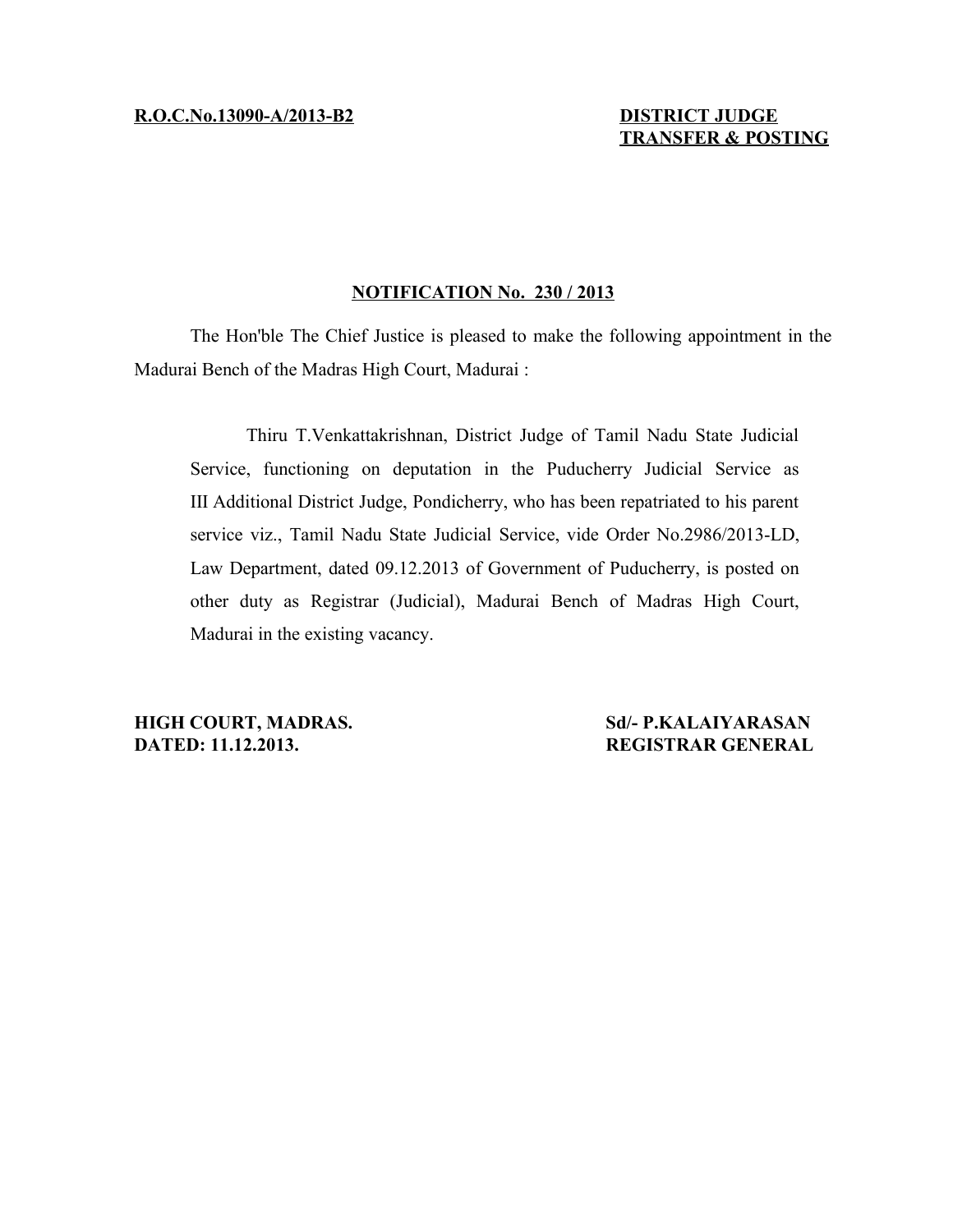# **NOTIFICATION No. 236 / 2013**

# **I**

The Government, in G.O.Ms.No.431, Home (Courts.II) Department, dated 01.08.2011, have issued orders sanctioning the constitution of a Special Court to conduct exclusive trial of Land Grabbing cases at Karur in Karur District in the cadre of Civil Judge.

Thiru N.Ramanathan, Judicial Magistrate No.II, Karur is transferred and posted as Special Judicial Magistrate, Special Court for exclusive trial of Land Grabbing cases at Karur in Karur District in the said newly sanctioned Court.

# **II**

Ms.S.Priya, Judicial Magistrate, Arakkonam is transferred and posted as VII Metropolitan Magistrate, George Town, Chennai in the existing vacancy.

**HIGH COURT, MADRAS.** Sd/- P.KALAIYARASAN **DATED: 11.12.2013 REGISTRAR GENERAL**